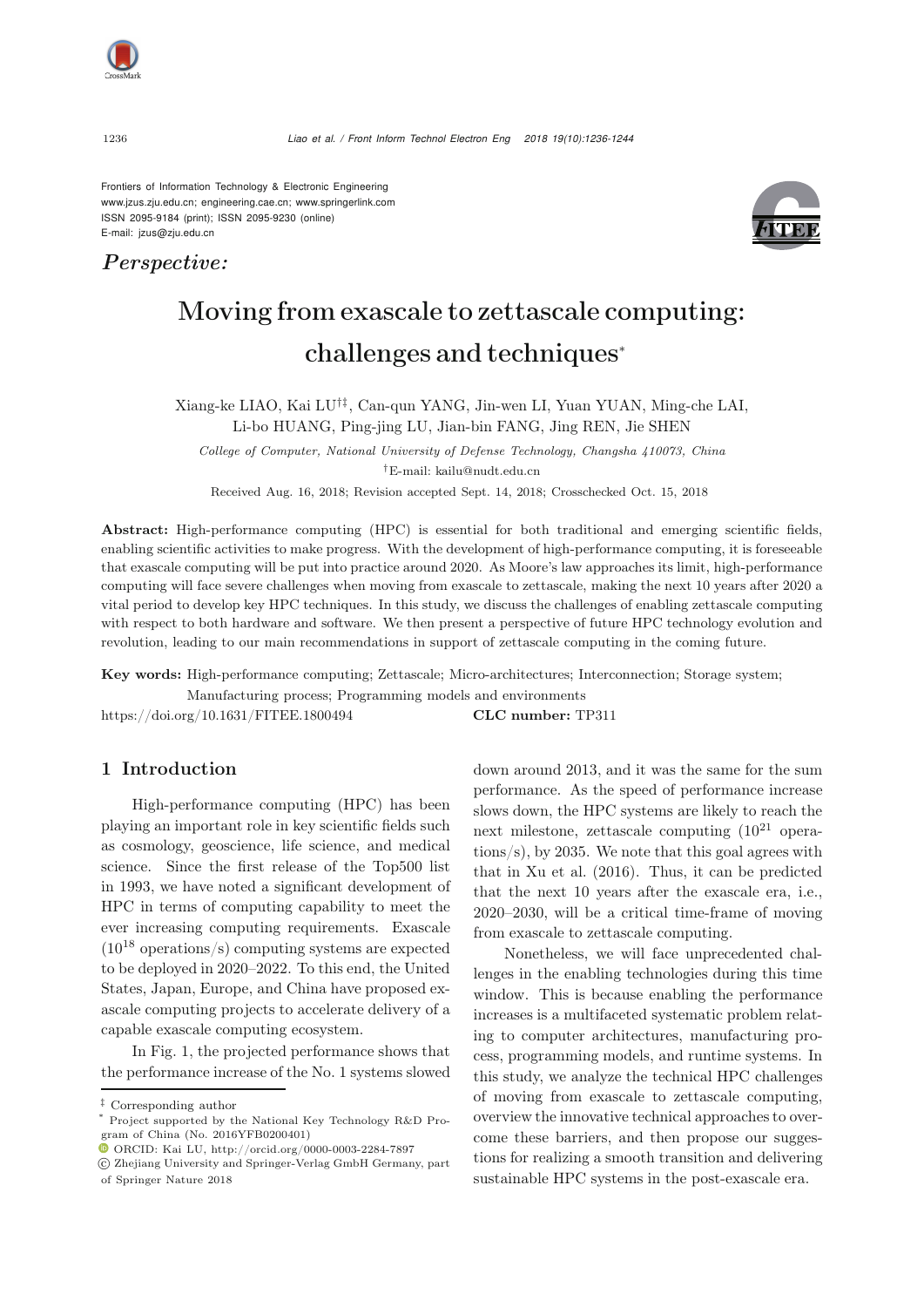

<span id="page-1-0"></span>Fig. 1 Projected performance of the Top500 highperformance computing systems from 1993 to 2020. The plot is based on a data source publicly available on the Top500 website (https://www.top500.org/)

# 2 Future technical challenges in highperformance computing

Before exascale computing, the performance of HPC systems increases with the advancement of the semiconductor technology, which follows Moore's law. With Moore's law approaching its limit, we will face many more unprecedented challenges than ever in realizing a sustainable zettascale computing system. These challenges are created by process limit, power consumption, communication, memory and storage, reliability, and programming.

## 2.1 Challenges in the manufacturing process

In the past decades, each new manufacturing process leads to smaller, faster transistors, and the regular introduction of new techniques keeps Moore's law ticking along [Waldrop](#page-7-0) [\(2016](#page-7-0)). At present, the semiconductor process technology has been extended to below 10 nm. The challenge of further upgrading the microprocessor process is that it is difficult to arrange transistors at a smaller scale with the existing material and technology. These small-scale devices cannot be simply analyzed with the knowledge of classical physics; the theory of quantum mechanics is necessary. This makes the circuit design more complex. In addition, considering the atom size, the volume of some devices cannot be reduced, which further limits the reduction of the chip size. To sum up, the traditional technology roadmap based on feature size reduction may end after three to four technology generations, so the design of post-exascale high-performance computers will face unprecedented challenges.

## 2.2 Challenges in power consumption

At present, all the leading countries in supercomputing have developed their exascale computing projects, aiming to reach a power efficiency of 30–50 Gflops/W, which leads to a power consumption budget of 20–30 MW [\(Lucas et al.](#page-7-1), [2014](#page-7-1)). However, in the latest Green500 in June 2018  $(\text{https://www.top500.org/green500/lists}/2018/06).$ the ZettaScaler system with the highest energy efficiency can reach only 18.4 Gflops/W. Therefore, energy consumption will be a major technical obstacle to the implementation of future highperformance computers. Because the Dennard scaling law broke down earlier than expected, it is foreseeable that the power consumption of exascale computer systems will be unbearable if the silicon process and the current mainstream architecture are still used. Therefore, we need to explore new technology, such as low-power devices and components, low-power heterogeneous computer architectures, energy-aware system scheduling and compilation technology, and low-power systems and cooling technology, to deal with the power challenge of future high-performance computing.

## 2.3 Challenges in interconnection

The performance increase of HPC comes mainly from the enhancement of the per-node computing capability and the increase in the number of computing nodes. With the increase of single-node computing capacity, the node communication bandwidth must be increased accordingly to build a more balanced system. Take Tianhe-2 as an example. Its single-node computing performance is 3 Tflops, and the node communication bandwidth is 112 Gb/s. Thus, we can calculate that the node bandwidthperformance ratio is 0.037. In future exascale computing systems, the single-node computing power should be around 10 Tflops. To maintain the node bandwidth-performance ratio at 0.04, the node communication bandwidth needs to increase to 400 Gb/s, which is much higher than what can be reached according to the current SerDes performance growth trend. In the post-exascale era, high-performance computing systems will definitely face many more severe challenges such as unbearable system power consumption, difficulty in network topology implementation, significant increase in transmission delay,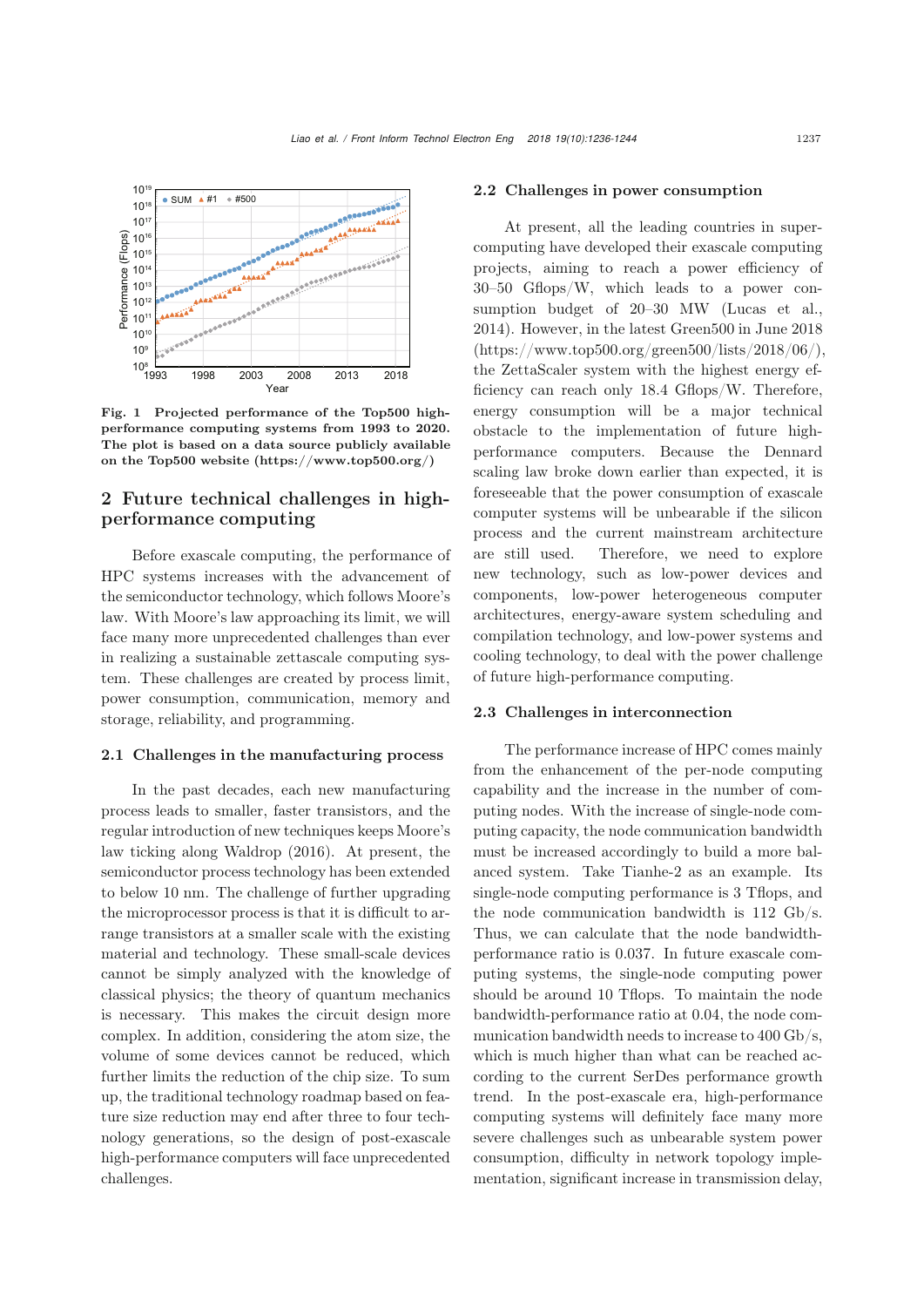difficulty in ensuring system reliability, and difficulty in increasing the density of interconnection network engineering [\(Lucas et al.](#page-7-1), [2014](#page-7-1)).

## 2.4 Challenges in the storage system

The significant separation between the processor and memory industries has led to the situation in which their developments are severely out of sync [\(Wulf and McKee](#page-8-1), [1995](#page-8-1)). As a result, current processors and memory systems present a significant performance gap. In the past 20 years, the processor performance increased by 55% each year, whereas the memory access performance increased by only 10% each year. Consequently, the latency of current processors is around 0.3 ns, whereas that of current memory systems is as long as 90 ns, and their performance gap keeps increasing. Apparently, this huge performance gap has been greatly restricting the sustainable development of HPC.

In the post-exascale era, billions of processes will concurrently run I/O operations, accessing hundreds of peta-byte (PB) data and requiring dozens of TB/s bandwidth. It will bring great challenges to storage systems in terms of scalability, fault tolerance, and usage efficiency. With the integration of high-performance computing, intelligent computing, and big data analytics, workloads running on supercomputers will be more complex and diverse. As a result, new challenges are put forward in the architecture design of future HPC storage systems.

## 2.5 Challenges in reliability

With the growing scale of high-performance computers, the software stack is becoming more and more complex, and its reliability has become a major concern. At the scale of 10P, the average meantime between failures (MTBF) is only around five hours [\(Glosli et al.](#page-7-2), [2007;](#page-7-2) [Schroeder and Gibson](#page-7-3), [2007](#page-7-3)). As the failure rate of a single processor remains relatively stable, the system failure rate increases as the scale of the system expands and is proportional to the number of processors in the system. Accordingly, when the system continues to develop to exascale or zettascale, the average time of failure will be far less than one hour, and its reliability problem will be more serious. In addition, in the actual use of high-performance computers, failure of the computing task caused by system software vulnerability

or programming errors is also an important reason for system unavailability. Therefore, effective failure detection and diagnosis will be one of the key technologies for high-performance computers in the future.

## 2.6 Challenges in programming

Future HPC computing systems will have a total of tens of millions of parallelism degrees. It is a great challenge for programming models to manage such a large amount of parallelism in terms of programming, debugging, and tuning. On one hand, programming models have to explicitly represent the heterogeneous and hierarchical parallelism, have control of data locality, and provide an interface to control power capping and reliability, to minimize the overhead of data movement and unlock performance potentials. On the other hand, we have to develop domain-specific frameworks and/or libraries to improve the level of abstraction and enhance programmers' productivity.

New programming models come along with the emergence of new computing devices. For example, quantum computing will likely to be used to solve the unsolvable problems in domains such as quantum encryption, prime number decomposition, and scene planning [\(Chong et al., 2017\)](#page-7-4). In postexascale computing, it is likely that quantum computers will co-exist with classical computers. To this end, vendors have to provide programmers with quantum programming languages, quantum compilers, and runtime. These new programming models differ from classical ones, which steepens the learning curve. Therefore, we have to compensate for the difference in programming models as much as we can, thus lowering the learning curve from classical programming paradigms to new ones.

# 3 Future high-performance computing technology evolution and revolution

To address the technical challenges in the zettascale computing era, researchers from industry and academia have to work together in both hardware and software to enable a sustainable zettascale system. In the 2020 to 2030 time-frame, we will have to investigate new enabling technologies in micro-architecture, interconnection, storage, manufacturing process, programming model, and runtime environment.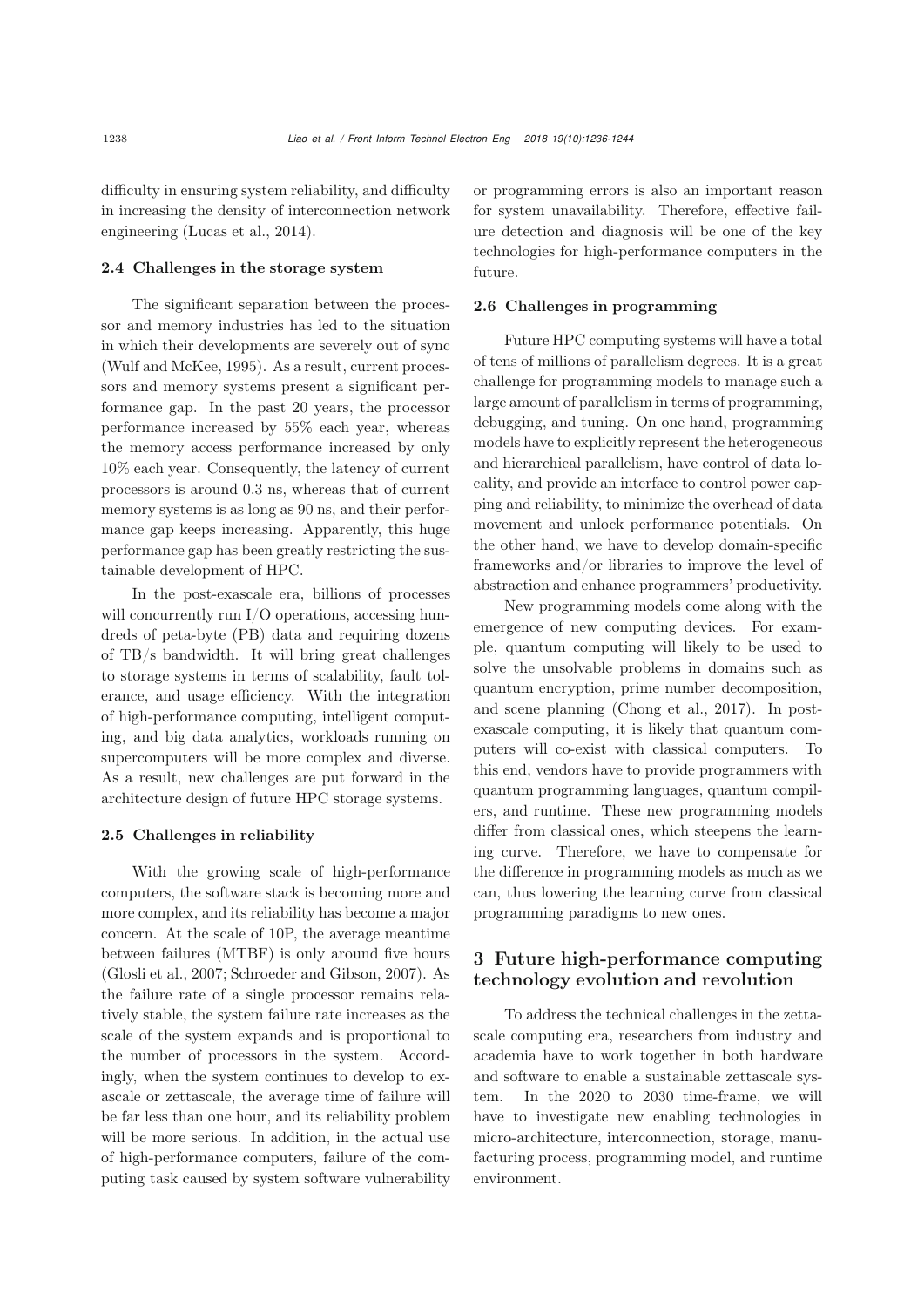#### 3.1 Architecture

Dedicated processors will become the most attractive high-performance processing units for their high computing efficiency, but the utilization of a dedicated accelerator usually means partial loss of general programmability. Considering that future large-scale computer construction is limited mainly to the processor speed and its efficiency, we argue that heterogeneous computing architectures combined with general-purpose central processing units (CPUs) and dedicated accelerators will still be the main approach, regardless of how they are realized. Further, since conventional HPC applications and emerging intelligent computing applications (such as deep learning) will both exist in the future, the processor design should take mixed precision arithmetic into consideration to support a large variety of application workloads.

Currently, dedicated processors include graphics processing units (GPUs), many integrated cores (MICs), and field programmable gate arrays (FP-GAs). GPUs employ single-instruction multiplethread architecture, which is good at processing data-intensive applications. MIC co-processors incorporate many general-purpose processor cores, which can use conventional programming models such as OpenMP, and thus programmers have a shallow learning curve. At the same time, we can use FPGAs to develop customized systems that are still programmable. Since there is no unified accelerator architecture, we argue that many accelerator forms may co-exist [\(Kim et al.](#page-7-5), [2017\)](#page-7-5).

In 2020–2030, the processor architectures will evolve to adapt to applications by incorporating new advanced technologies such as 2.5D/3D integration. This can be used to reduce the difficulty of heterogeneous integration, and to relieve the memory wall. Such architecture could use more hierarchies of memory, non-volatile memory, and near-data processing to improve memory performance. In addition, the integration of inter-chip interconnection networks can reduce the communication latency and improve communication bandwidth, which can effectively relieve the communication wall. At the same time, the continuous decrease in transistor cost will provide more space for more heterogeneous components.

New computing devices based on the non-Von Neumann structure will become an important branch

of future microprocessor architectures. As Moore's law reaches its limit, the traditional computing paradigm based on the Turing machine and the Von Neumann structure cannot provide unlimited computational power. Thus, we will have to investigate other ways such as quantum computing, biological computing, and optical computing, at the end of the complementary metal-oxide-semiconductor (CMOS) process. Many prototypes that follow new computing paradigms are still at the experimental stage and will take some time to get into mass production. We argue that the new computing paradigm will appear in the form of accelerators in the future and give new impetus to the development of HPC.

# 3.2 High-performance interconnecting technology

A balanced, scalable, and low-cost HPC interconnect system will be designed to achieve flexible allocation of network resources based on silicon photonics interconnects [\(Rumley et al.](#page-7-6), [2015](#page-7-6)). Highperformance interconnect technology has been continuously advancing with increase in the communication line rate, and has continuously led the development of the international computer industry interconnection technology. The electrical interconnection rate will exceed 56 Gb/s and will adopt a higher pulse amplitude modulation (PAM) coding format and an ultra-short or very-short-range-transmission standard. The electrical interconnection rate will be increased by shortening the electrical signal distance. The optical interconnection will adopt the optical coarse wavelength division multiplexing (CWDM) transmission standard. The trend of 'replacing electronic switching with optical switching' is even clearer. The encoding method, drive capability, and optoelectronic mode of the 112 Gb/s high-speed interface will all undergo tremendous changes and will have a significant impact on the entire HPC interconnect system. In the post-exascale HPC era, the CWDM technology will use more optical channels, and new types of interconnect materials such as new photonic crystals and carbon nanotubes will gradually emerge. The interconnect speed will increase to 400 Gb/s, and the chip throughput will be in hundreds of Tb/s. At that time, we need to design a more balanced, scalable, and low-cost HPC interconnect system by redistributing the chip transistor resources and link resources.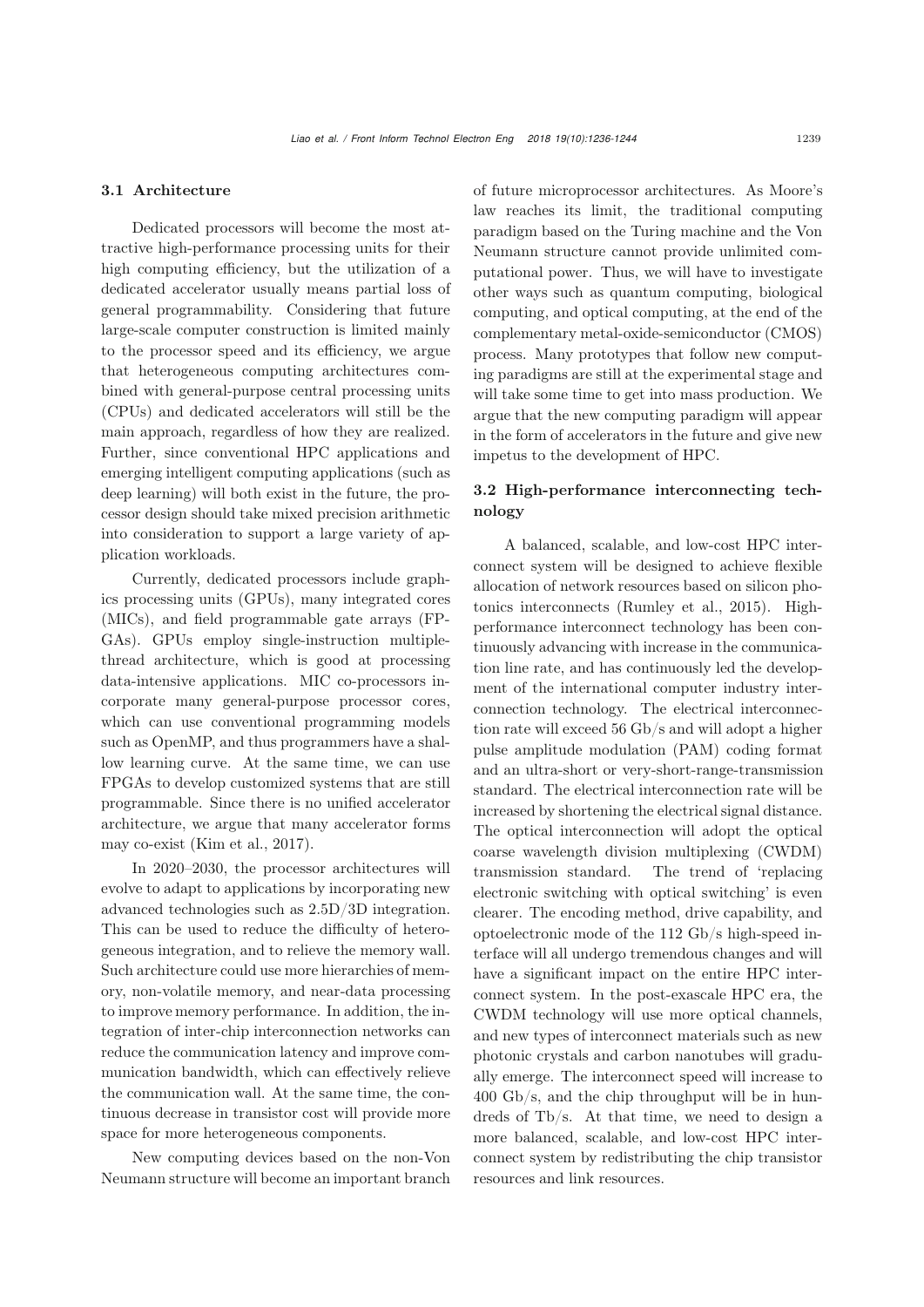High-density opto-electronic integration enables deep integration of interconnects and computation/storage, thus reducing latency and improving density power consumption. The huge gap between interconnects and computation/storage always exists in HPC. To achieve gains in performance and energy efficiency, it is likely that we will integrate interconnects and computation/storage into a single device with the single-chip 3D integration technology [\(Vinaik and Puri, 2015\)](#page-7-7). Nowadays, the photonic integration technology has been evolving from a single functional device to large-scale integrated chips. Small- and medium-scale photonic integration technology has matured and has been widely used commercially. The integration degree of large-scale photonic integration has reached hundreds of components. Compared with the widely used discrete components, photonic integrated products have significant advantages in terms of size, power consumption, cost, and reliability, and are the mainstream development direction of optical devices in the future. To minimize the opto-electronic gap, the optoelectronic integrated process is gradually becoming compatible with the application-specific integrated circuit (ASIC) chip design process, which lays the foundation for deep opto-electronic integration.

An all-optical interconnecting system will be realized, with an aim to increase the scalability of HPC systems and reduce interconnection costs. In the post-exascale HPC era, the data traffic in HPC systems might increase explosively and the behaviors of applications might change during runtime. Therefore, we need all-optical switching technologies and software-defined network management to dynamically redistribute fiber resources according to the target application. In this way, we can dynamically reconfigure HPC interconnection topologies, increase HPC scalability, and reduce interconnection costs.

## 3.3 Emerging storage technology

Future HPC storage systems can have a much richer hierarchy. At the memory level, the traditional methods, which improve storage bandwidth by increasing the clock frequency of memory or width of the storage bus, are approaching their physical limits [\(Wilkes](#page-7-8), [1995](#page-7-8)). The emerging 2.5D/3D stack memory technology brings new opportunities to break the memory wall [\(Jacob et al.](#page-7-9), [2009](#page-7-9)). In particular, the hybrid memory cube (HMC) and high bandwidth

memory (HBM) are expected to be widely used in future HPC systems [\(Jeddeloh and Keeth, 2012\)](#page-7-10). At the storage level, various types of non-volatile storage media (NVM) have emerged with the development of microelectronics and nanoelectronics [\(Xu et al.](#page-8-2), [2014](#page-8-2)). For example, 3D XPoint, codeveloped by Intel and Micron, is regarded as the most promising NVM storage product in large-scale commercial use [\(Kolli et al., 2016\)](#page-7-11). Due to the constraints in price, capacity, and programming modes, NVM has not been used independently in current HPC systems. Rather, they tend to use a hierarchical hybrid storage architecture of NVM+SSD+HDD. In the post-exascale era, the newly emerging highdensity and low-power memory technologies have potential to dominate the market and gradually replace the traditional dynamic random access memory (DRAM) technology. The NVM technology will bring fundamental changes to the architecture and software stack of HPC storage systems, thus effectively mitigating the bottleneck in memory and I/O.

Integrating storage and interconnection can significantly improve the efficiency of future storage systems. Network attached memory (NAM) has become a hot research topic in exascale computing. Typical examples include The Machine, Summit, and Exa-NoDe. In these systems, CPUs and large NVMs are interconnected via a storage network to implement storage pooling. Hewlett-Packard (HP) has built a revolutionary memory-driven computer, i.e., The Machine, with the universal memory architecture [\(Keeton](#page-7-12), [2015\)](#page-7-12). In this system, CPU cores, GPUs, network interfaces, and other customized processing units are all interconnected through a memory network. The experiment results demonstrate that this architecture can improve the overall performance by five times and transaction processing performance by 100 times, while using only 1.25% of the original power consumption. Furthermore, future optical interconnection technology can attach new NVM resources to the high-speed interconnection network, thus achieving the pooling of distributed storage resources [\(Mishra et al.](#page-7-13), [2013](#page-7-13)). We regard this as an effective way to mitigate the bottlenecks in memory and I/O.

The development of memristor and quantum computing enables a real integration of computing and storage [\(Xu et al.](#page-8-2), [2014](#page-8-2)). The HP laboratory proposed a 'state logic' model in 2010, which uses the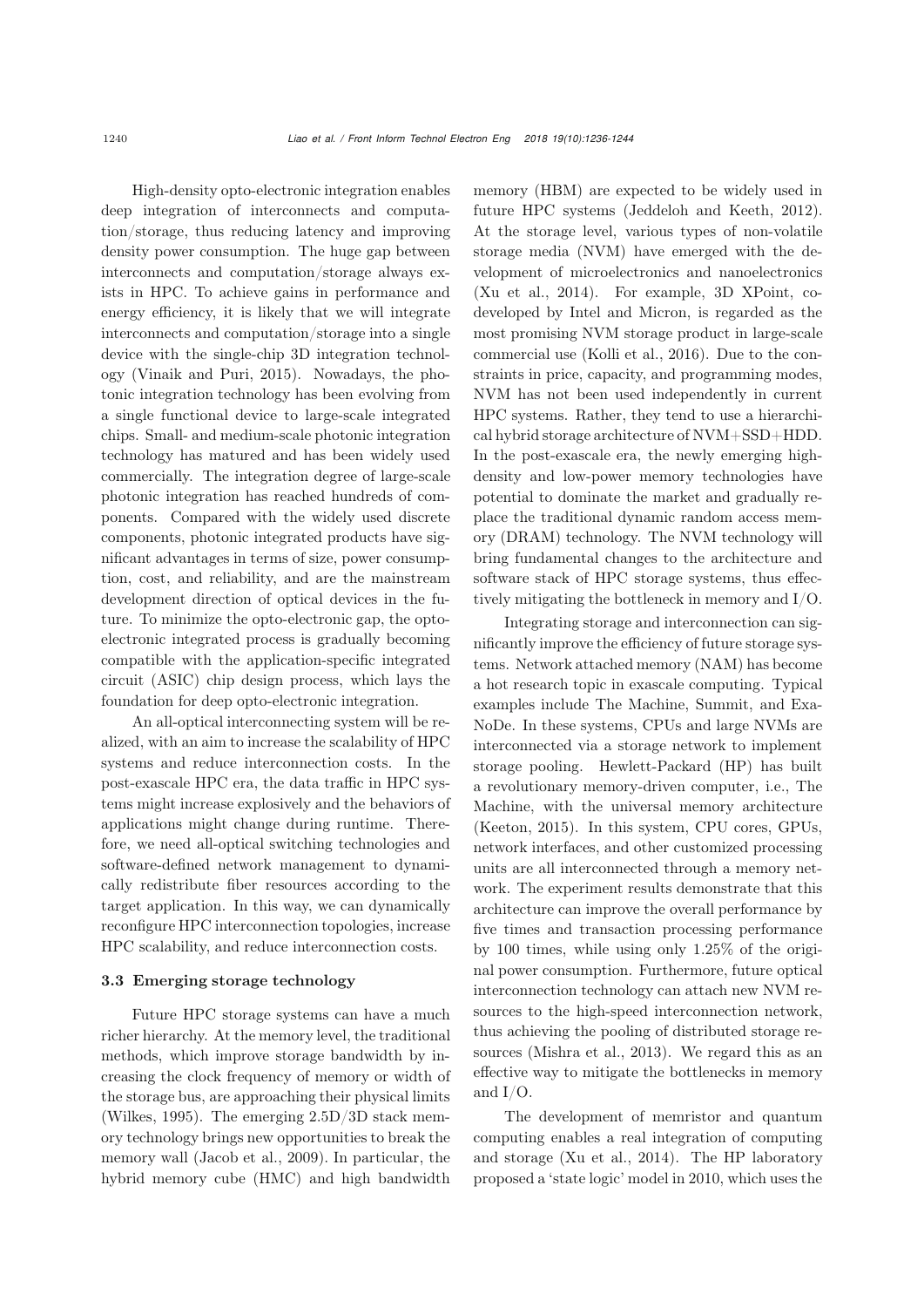resistance states of the memristor to represent input and output data, and runs logic operations. In this way, the memristor further integrates storage and computation. In the post-exascale era, memristorbased storage systems will enter a practical stage, and related programming models will come as follows. The emerging quantum computation is another potential option to tackle the challenges in memory and I/O.

## 3.4 New manufacturing process

Computer engineering and technology is a general term for the enabling and implementation technologies in high-performance computer systems, and plays a key role in ensuring the reliable implementation [and](#page-7-14) [stable](#page-7-14) [operations](#page-7-14) [of](#page-7-14) [the](#page-7-14) [system](#page-7-14) [\(](#page-7-14)Ábrahám et al., [2015\)](#page-7-14). Higher computing, storage, and interconnect density demands require that the capability of the engineering process be improved in various aspects such as computing devices, interconnections, printed circuit boards (PCBs), and cooling. Academia and industry have reached a consensus that a reliable, usable, and extensible system can be built only when we keep the system scale and the energy consumption at the current level [\(Cavin et al.](#page-7-15), [2012](#page-7-15)). This means that high-performance computers will continue to evolve towards higher density, in terms of computing, assembly, and energy consumption. In 2020–2030, we expect that the density per node will increase to 0.5–0.8 Pflops, and the energy consumption density will be around 0.8 Tflops/W.

With the continuous increase of system energy consumption, investigating efficient cooling technologies has become a key factor in developing sustainable HPC systems. Considering the pros and cons of various cooling technologies (e.g., air cooling, liquid cooling, and mixed cooling) and the trend of the current industry, future HPC systems will probably adopt more efficient liquid cooling technologies and particularly the evaporative cooling technology. We need to keep the power usage effectiveness (PUE) ratio at around 1.1. In the post-exascale era, the new cooling technology will enable us to recycle the heat produced by the HPC system, to further reduce the energy consumption of the cooling system. The system PUE ratio should be kept at around 1. In the future, the 2.5D/3D integrated circuit will adopt the chip-packaging cooling technique. At the same time, the cooling granularity will be extended from the cabinet/board level to the chip level, thus aiming to achieve the accurate targeted heat dissipation.

In addition, the optical technology will be widely used in high-speed signal design. With the rapid increase of the interconnection signal rate (bandwidth), the PCB loss of high-speed electrical signals is increasing, resulting in the deterioration of signal quality. With the continuous penetration of light into traditional electrical signals, the trend shows that light will replace electricity from the interconnection of cabinet, rack, board, and chip, to the silicon photonic interconnection.

## 3.5 Programming models and environments

Programming models are taken as the interface of using high-performance computing resources and the bridge between upper applications and underlying hardware. Thus, these models can provide effective support to make full use of HPC computing potential. From the projected trend of HPC performance, we argue that mining parallelism is still the most important way of enabling a sustainable computing system, unless there is a significant increase in single-chip performance.

In the long term, MPI+X will still be the most commonly used parallel programming model, where MPI is used as the message passing interface across large-scale computing nodes and the X models (e.g., OpenMP, OpenACC, OpenCL, and CUDA) are used as the intra-node threading models [\(Fang et al.](#page-7-16), [2011](#page-7-16); [Shen et al.](#page-7-17), [2013](#page-7-17)). These intra-node models have their own unique advantages in terms of performance, portability, and productivity [\(Diaz et al.](#page-7-18), [2012](#page-7-18)). Provided that there is no clear indication that one model would replace another as the unified standard, we believe that MPI+X will still be the mainstream programming paradigm for future HPC systems. Based on this belief, the paradigm will evolve to adapt to hardware and application changes. This is because future computing systems will feature increasingly more heterogeneity and hierarchy in computing units and memory systems. The programming model needs to be aware of such changes to fully unlock the hardware potential. On the other hand, this MPI+X paradigm must be extended to realize portability in both function and performance. This is particularly true when we take into account the large legacy code in scientific computing.

New programming paradigms will emerge and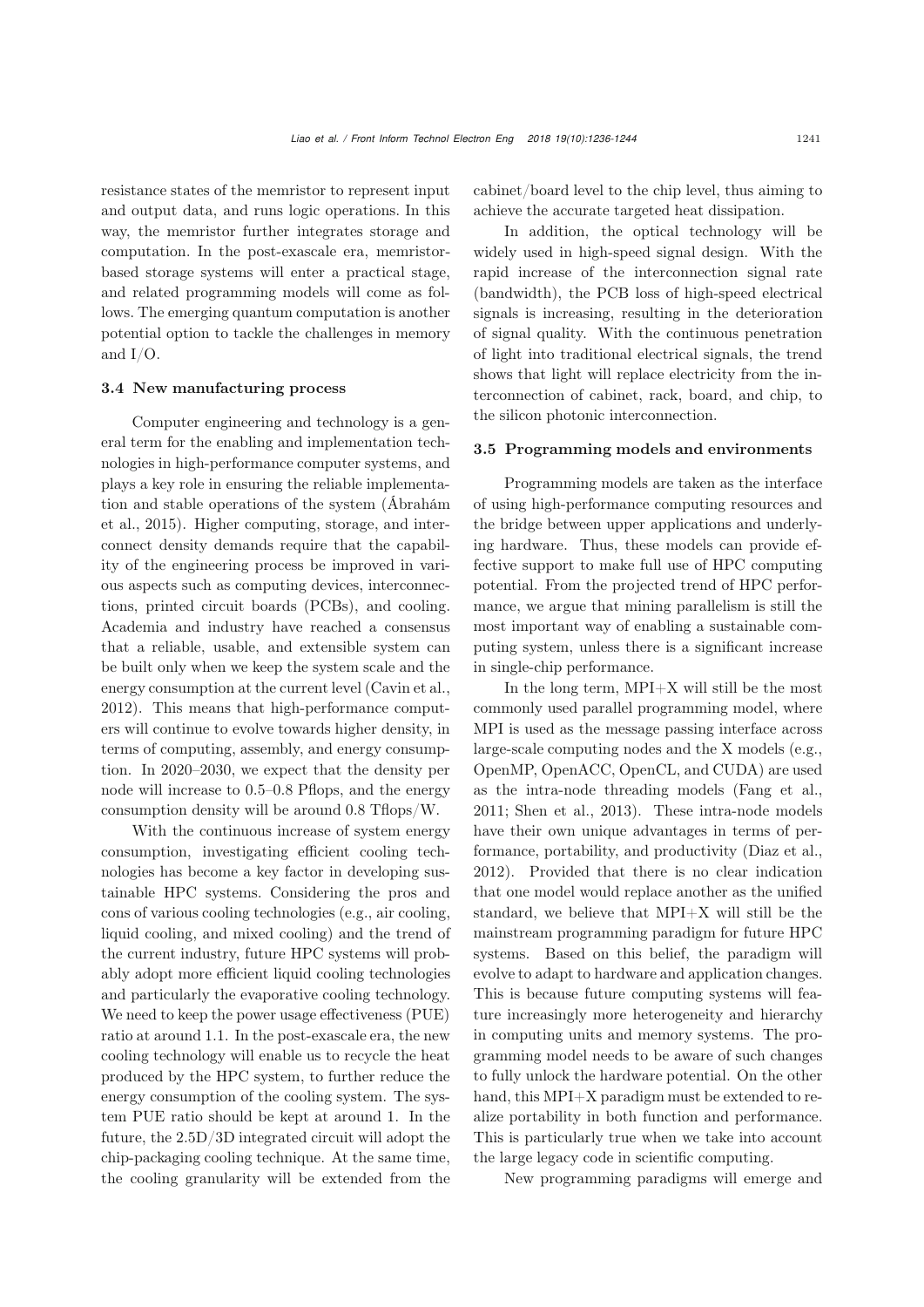develop with new computing devices. For example, recent advances in quantum device fabrication offer the hope of its utility [\(Chong et al.](#page-7-4), [2017\)](#page-7-4), but a gap still exists between the reliability requirements of quantum algorithms and the hardware size. To bridge the gap, vendors (e.g., Microsoft, Intel, and Google) have invested a lot in quantum devices and quantum programming. In particular, Microsoft has released quantum programming language  $Q\#$  and its supporting tool (https://docs.microsoft.com/en-us/ quantum/quantum-qr-intro?view=qsharp-preview). Provided that classical computers and quantum computers are good at solving different problems, we need to investigate how to incorporate new programming models into the classical ones at the software level and how they can collaborate to meet future multi-scale computing needs.

Domain-specific frameworks and library tools will be the main ways to improve productivity. This can be achieved by hiding the architectural details and improving the level of abstraction. Then we can realize rapid development and deployment of applications, thus effectively improving productivity. With the continuous expansion of application types and scales, we expect that the conventional scientific computing and the new intelligent computing will further enrich the application layer. Techniques (such as machine learning) will be used to auto[-tune](#page-8-3) [various](#page-8-3) [workloads](#page-8-3) [during](#page-8-3) [runtime](#page-8-3) [\(](#page-8-3)Zhang et al., [2018](#page-8-3)). To summarize, domain-oriented frameworks will be the bond between future complex applications and HPC systems, as well as the connection between domain experts and system programmers.

## 4 Suggestions for zettascale computing

We think that the roadmap for future HPC development can be summarized in three phases. From now to 2025, the system performance will increase to 2–3 Eflops. From 2025 to 2030, the performance will scale to 50–80 Eflops. Finally, until the end of 2035, we are likely to reach zetta-flops. Most HPC systems will still be built based on CMOS chips until 2025. From petascale to exascale, the novel heterogeneous architecture was the key factor in enabling performance boost. With the technology evolution and revolution, specialized computing devices based on the non-Von Neumann structure will be developed and will play an important role in enabling zettascale computing by 2035.

Table [1](#page-6-0) lists the expected main technical metrics of a zettascale computing system. With a peak performance of 1 Zflops, the power consumption will reach the level of 100 MW, leading to a power efficiency of 10 Tflops/W. Note that we refer to the double-precision 64-bit floating-point operations (mainly used today) for a clear comparison with the present HPC systems. The performance per node will be at the level of 10 Pflops. The bandwidth between nodes will increase to 1.6 Tb/s, and the system I/O bandwidth will be around 10–100 PB/s. The storage capacity will be scaled to 1 ZB to hold an extremely large volume of data. The whole system will take around  $1000 \text{ m}^2$ .

<span id="page-6-0"></span>Table 1 Zettascale metrics

| Metric                                                                                                                                                   | Value                                                                                               |
|----------------------------------------------------------------------------------------------------------------------------------------------------------|-----------------------------------------------------------------------------------------------------|
| Peak performance<br>Power consumption<br>Power efficiency<br>Peak performance per node<br>Bandwidth between nodes<br>$I/O$ bandwidth<br>Storage capacity | 1 Zflops<br>100 MW<br>$10 \text{ Tflops/W}$<br>10 Pflops/node<br>$1.6$ Tb/s<br>$10-100$ PB/s<br>1ZB |
| Floor space                                                                                                                                              | $1000 \text{ m}^2$                                                                                  |

To realize these metrics, micro-architectures will evolve to consist of more diverse and heterogeneous components. Many forms of specialized accelerators (including new computing paradigms like quantum computing) are likely to co-exist to boost high performance computing in a joint effort. Enabled by new interconnect materials such as photonic crystals, fully optical-interconnecting systems may come into use, leading to more scalable, high-speed, and low-cost interconnection. The storage system will be more hierarchical to increase data access bandwidth and to reduce latency. The 2.5D/3D stack memory and the NVM technology will be more mature. With the development of material science, the memristor may be put into practice to close the gap between storage and computing, and the traditional DRAM may end life. To reduce power consumption, cooling will be achieved at multiple levels, from the cabinet/board level to the chip level. The programming model and software stack will also evolve to suit the new hardware models. Except for the MPI+X programming model, new programming models for new computing paradigms and new computing devices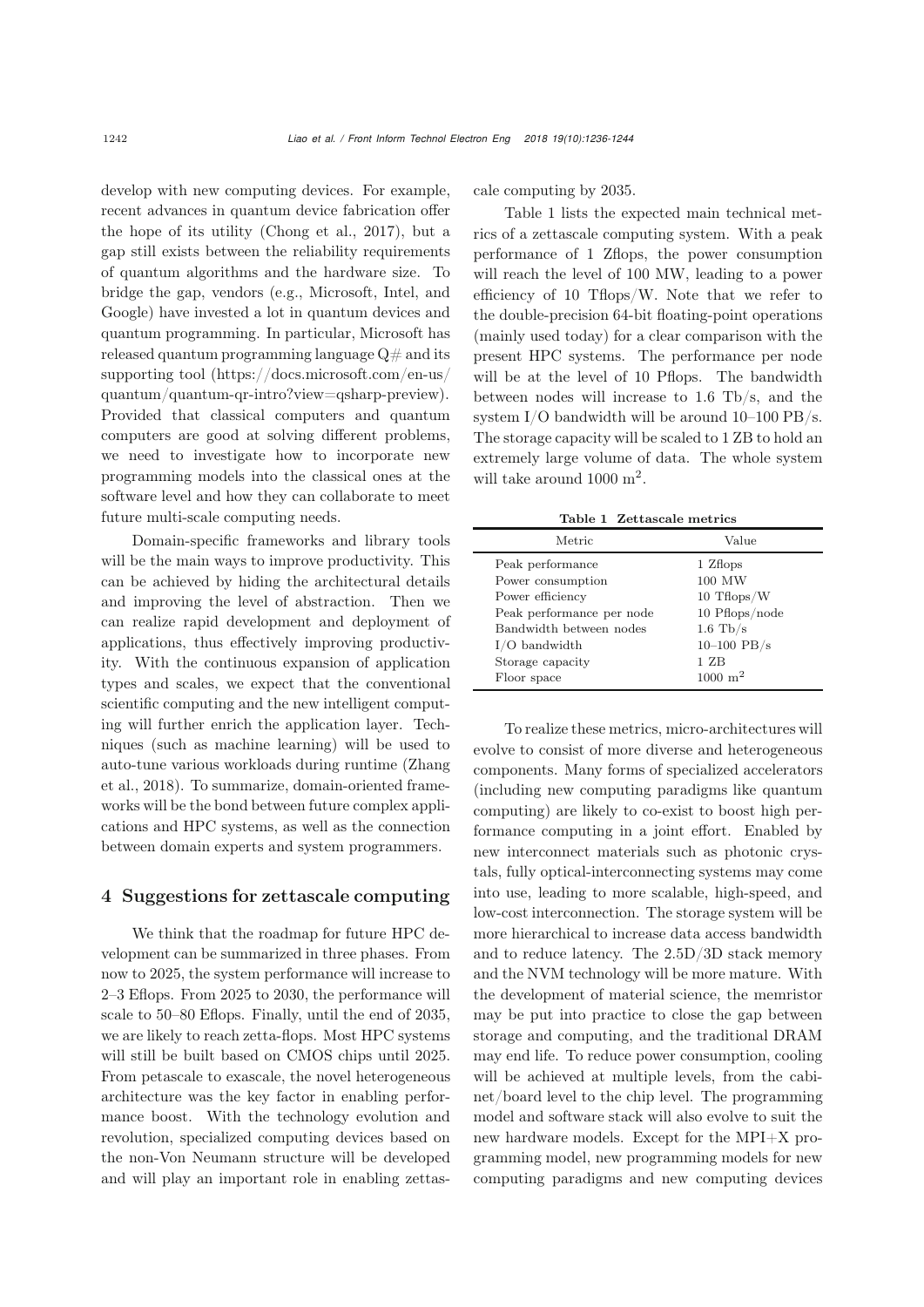will be developed, with the balance of performance, portability, and productivity in mind. Conventional HPC applications and emerging intelligent computing applications will co-exist in the future, and both hardware and software layers need to adapt to this application workload evolution [\(Asch et al.](#page-7-19), [2018](#page-7-19)).

To effectively support the transition from exascale computing to zettascale computing, we should do as follows: (1) We should focus on developing collaborative design for heterogeneous computing architectures, develop customization technology for specific applications, and strengthen the exploration of intelligent computing technologies and next-generation enabling technologies; (2) We need to investigate new optoelectronic integration and key component design in advance, and accelerate research into integrated network architecture and common optimization technologies of HPC; (3) We need to keep pace with the development trend of the new non-volatile storage technology and explore the integration of computing and storage; (4) We should focus on studying high-density engineering technologies, low-energy-consumption targeted cooling technologies, and integrated energy consumption dynamic management; (5) We need to develop transparent programming and software framework support to hide the programming changes brought by hardware changes; (6) For future development of high-performance computing in China, we should focus on the development of a domestic processor architecture, build a sound and robust highperformance software environment, and ensure the healthy and sustainable development of the domestic high-performance computing industry.

#### References

- <span id="page-7-14"></span>Ábrahám E, Bekas C, Brandic I, et al., 2015. Preparing HPC applications for exascale: challenges and recommendations. 18th Int Conf on Network-Based Information Systems, p.401-406.
- <span id="page-7-19"></span>Asch M, Moore T, Badia R, et al., 2018. Big data and extreme-scale computing: pathways to convergence toward a shaping strategy for a future software and data ecosystem for scientific inquiry. *Int J High Perform Comput Appl*, 32(4):435-479.
- https://doi.org/10.1177/1094342018778123
- <span id="page-7-15"></span>Cavin RK, Lugli P, Zhirnov VV, 2012. Science and engineering beyond Moore's law. *Proc IEEE*, 100:1720-1749. https://doi.org/10.1109/JPROC.2012.2190155
- <span id="page-7-4"></span>Chong FT, Franklin D, Martonosi M, 2017. Programming languages and compiler design for realistic quantum hardware. *Nature*, 549(7671):180-187. https://doi.org/10.1038/nature23459
- <span id="page-7-18"></span>Diaz J, Muãoz-Caro C, Nião A, 2012. A survey of parallel programming models and tools in the multi and manycore era. *IEEE Trans Parall Distrib Syst*, 23(8):1369- 1386. https://doi.org/10.1109/TPDS.2011.308
- <span id="page-7-16"></span>Fang J, Varbanescu AL, Sips HJ, 2011. A comprehensive performance comparison of CUDA and OpenCL. Int Conf on Parallel Processing, p.216-225. https://doi.org/10.1109/ICPP.2011.45
- <span id="page-7-2"></span>Glosli JN, Richards DF, Caspersen KJ, et al., 2007. Extending stability beyond CPU millennium: a micronscale atomistic simulation of Kelvin-Helmholtz instability. ACM/IEEE Conf on Supercomputing, p.1-11. https://doi.org/10.1145/1362622.1362700
- <span id="page-7-9"></span>Jacob P, Zia A, Erdogan O, et al., 2009. Mitigating memory wall effects in high-clock-rate and multicore CMOS 3D processor memory stacks. *Proc IEEE*, 97(1):108-122. https://doi.org/10.1109/JPROC.2008.2007472
- <span id="page-7-10"></span>Jeddeloh J, Keeth B, 2012. Hybrid memory cube new DRAM architecture increases density and performance. Int Symp on VLSI Technology, p.87-88. https://doi.org/10.1109/VLSIT.2012.6242474
- <span id="page-7-12"></span>Keeton K, 2015. The machine: an architecture for memorycentric computing. 5th Int Workshop on Runtime and Operating Systems for Supercomputers, p.1. https://doi.org/10.1145/2768405.2768406
- <span id="page-7-5"></span>Kim NS, Chen D, Xiong J, et al., 2017. Heterogeneous computing meets near-memory acceleration and high-level synthesis in the post-Moore era. *IEEE Micro*, 37(4):10- 18. https://doi.org/10.1109/MM.2017.3211105
- <span id="page-7-11"></span>Kolli A, Rosen J, Diestelhorst S, et al., 2016. Delegated persist ordering. 49th Annual IEEE/ACM Int Symp on Microarchitecture, p.1-13. https://doi.org/10.1109/MICRO.2016.7783761
- <span id="page-7-1"></span>Lucas R, Ang J, Bergman K, et al., 2014. Top10 exascale research challenges. Department of Energy Office of Science. https://science.energy.gov/~/media/ascr/ascac/ pdf/meetings/20140210/Top10reportFEB14.pdf
- <span id="page-7-13"></span>Mishra S, Chaudhary NK, Singh K, 2013. Overview of optical interconnect technology. *Int J Sci Eng Res*, 3(4):364-374.
- <span id="page-7-6"></span>Rumley S, Nikolova D, Hendry R, et al., 2015. Silicon photonics for exascale systems. *J Lightw Technol*, 33(3):547- 562. https://doi.org/10.1109/JLT.2014.2363947
- <span id="page-7-3"></span>Schroeder B, Gibson GA, 2007. Understanding failures in petascale computers. *J Phys*, 78(1):012022. https://doi.org/10.1088/1742-6596/78/1/012022
- <span id="page-7-17"></span>Shen J, Fang J, Sips HJ, et al., 2013. An application-centric evaluation of OpenCL on multi-core CPUs. *Parall Comput*, 39(12):834-850. https://doi.org/10.1016/j.parco.2013.08.009
- <span id="page-7-7"></span>Vinaik B, Puri R, 2015. Oracle's Sonoma processor: advanced low-cost SPARC processor for enterprise workloads. IEEE Hot Chips 27 Symp, p.1-23. https://doi.org/10.1109/HOTCHIPS.2015.7477455
- <span id="page-7-0"></span>Waldrop MM, 2016. The chips are down for Moore's law. *Nature*, 530(7589):144-147. https://doi.org/10.1038/530144a
- <span id="page-7-8"></span>Wilkes MV, 1995. The memory wall and the CMOS endpoint. *SIGARCH Comput Archit News*, 23(4):4-6. https://doi.org/10.1145/218864.218865